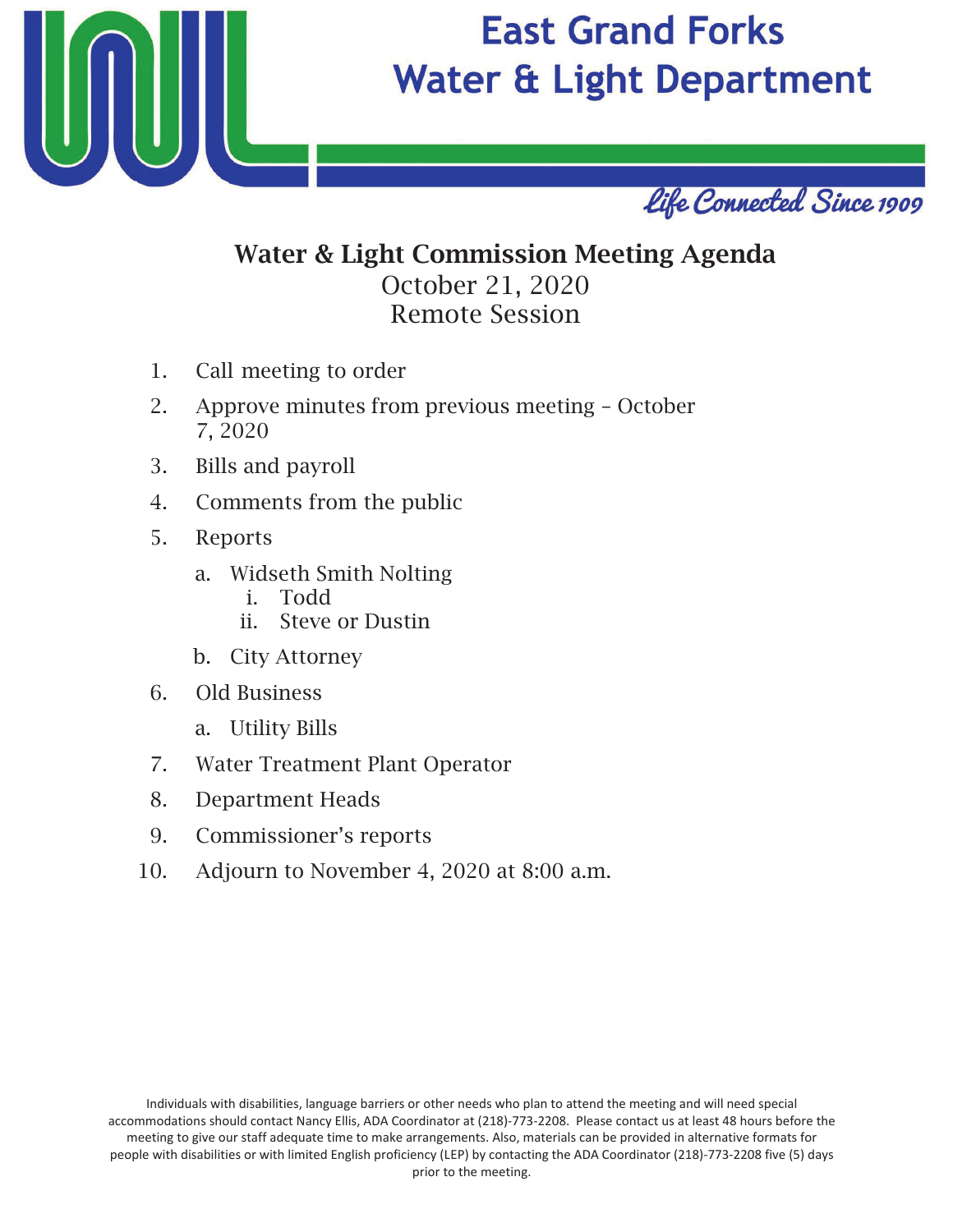Minutes of the regular meeting of the Water, Light, Power and Building Commission of the City of East Grand Forks, Minnesota on October 7, 2020 at 8:00 a.m held remotely due to the COVID 19 virus pandemic and pursuant to MN Statutes 13D.02, 13D.021 and 13D.04. Present: Quirk, Grinde, Beauchamp, DeMers Absent: None

Also present: Keith Mykleseth, Ron Galstad, Brian Johnson, Jeff Olson, Steve Emery, Todd Forster, Brianna Feil, Kevin Hatcher, and Corey Thompson.

It was moved by Commissioner Beauchamp seconded by Commissioner Grinde that the minutes of the previous regular meeting of September 16, 2020 be approved as read. Voting Aye: Quirk, Grinde, Beauchamp, DeMers Voting Nay: None

It was moved by Commissioner Grinde seconded by Commissioner Beauchamp to authorize the Secretary to issue payment of the recommended bills and payroll in the amount of \$1,010,627.57. Voting Aye: Quirk, Grinde, Beauchamp, DeMers Voting Nay: None

It was moved by Commissioner Beauchamp seconded by Commissioner Grinde to approve Change Order #2 to the Fusion Automation's 2019 Miscellaneous Electrical Distribution Construction Contract in the amount of \$8,927.21. Voting Aye: Quirk, Grinde, Beauchamp, DeMers Voting Nay: None

It was moved by Commissioner Beauchamp seconded by Commissioner DeMers to approve the 2021 Chemical Bid specs; advertise for bids; set bid opening for 10am on November 17, 2020. Voting Aye: Quirk, Grinde, Beauchamp, DeMers Voting Nay: None

It was moved by Commissioner DeMers seconded by Commissioner Beauchamp to approve the Water & Light Department Telework Policy and Agreement and direct Keith Mykleseth, General Manager, to enter into agreements with employees working from home. Voting Aye: Quirk, Grinde, Beauchamp, DeMers Voting Nay: None

It was moved by Commissioner Grinde seconded by Commissioner Beauchamp to adjourn at 8:55 a.m. to the next regular meeting on October 21, 2020 at 8:00 am to be held remotely due to the COVID 19 virus pandemic and pursuant to MN Statutes 13D.02, 13D.021 and 13D.04. Voting Aye: Quirk, Grinde, Beauchamp, DeMers Voting Nay: None

> Lori Maloney Commission Secretary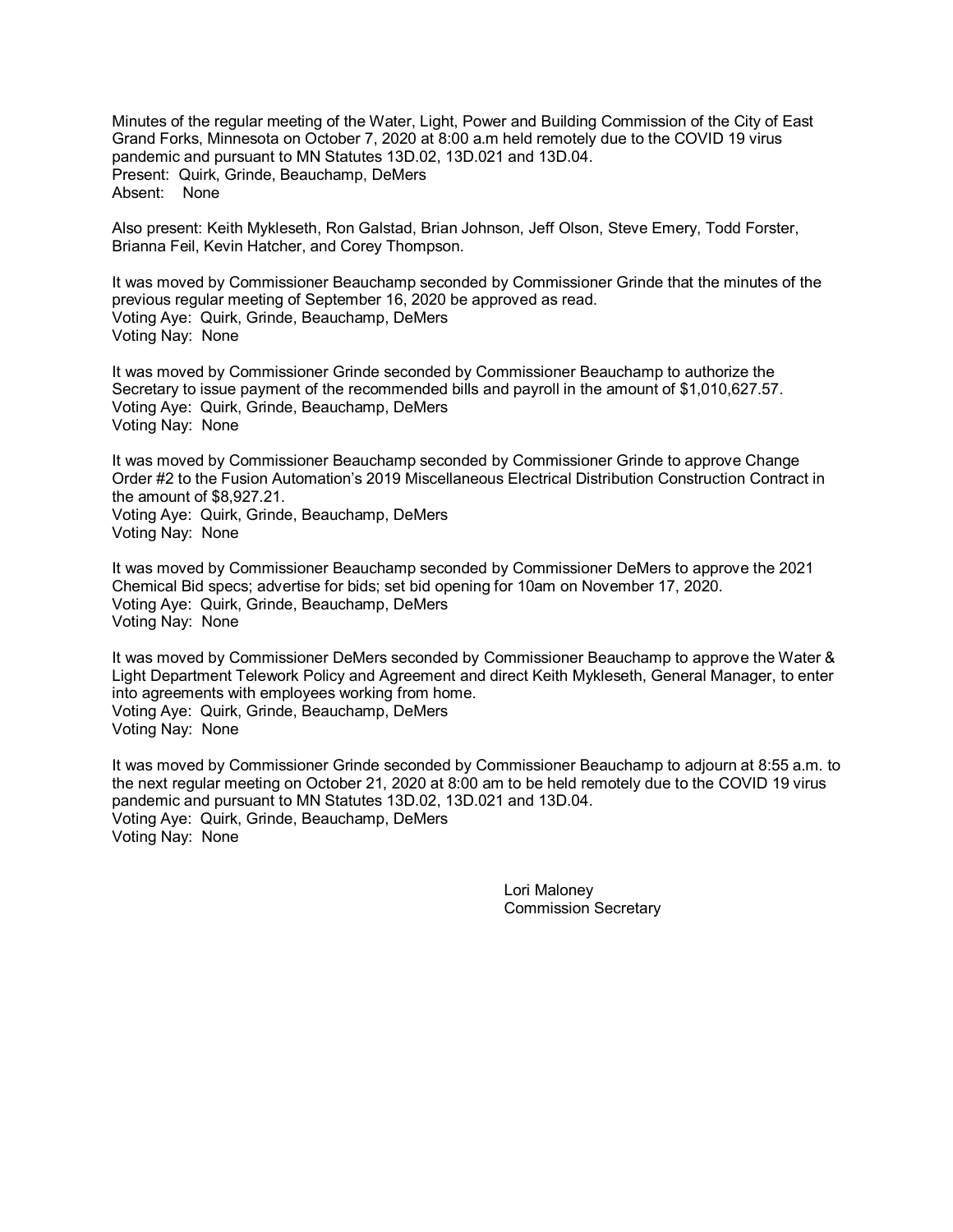### Accounts Payable

#### Check Register Totals Only

User: khatcher

Printed: 10/19/2020 - 2:27 PM



P. O. Box 373 East Grand Forks, MN 56721 (218) 773-2483

| <b>Check</b> | <b>Date</b> | <b>Vendor No</b> | <b>Vendor Name</b>                  | <b>Amount</b> | <b>Voucher</b>   |
|--------------|-------------|------------------|-------------------------------------|---------------|------------------|
| 516147       | 10/21/2020  | UB*01129         | Qali M Abdi                         | 18.74         | $\boldsymbol{0}$ |
| 516148       | 10/21/2020  | <b>ACM502</b>    | Acme Electric Companies             | 258.37        | $\boldsymbol{0}$ |
| 516149       | 10/21/2020  | AIR502           | Airgas USA, LLC                     | 350.00        | $\boldsymbol{0}$ |
| 516150       | 10/21/2020  | AWW503           | American Water Works Association    | 850.00        | $\boldsymbol{0}$ |
| 516151       | 10/21/2020  | <b>AQU501</b>    | Aqua-Pure Inc                       | 7,304.27      | $\mathbf{0}$     |
| 516152       | 10/21/2020  | <b>BIG501</b>    | Big Jim's East Side Tire            | 26.00         | $\boldsymbol{0}$ |
| 516153       | 10/21/2020  | <b>BOR501</b>    | Border States Electric Supply       | 81.59         | $\mathbf{0}$     |
| 516154       | 10/21/2020  | <b>CAN501</b>    | Cannon Technologies Inc             | 9,374.44      | $\boldsymbol{0}$ |
| 516155       | 10/21/2020  | <b>CEN501</b>    | CenturyLink                         | 99.43         | $\mathbf{0}$     |
| 516156       | 10/21/2020  | <b>COM500</b>    | Commissioner of Revenue             | 63,194.00     | $\mathbf{0}$     |
| 516157       | 10/21/2020  | UB*01128         | Dylan D Davidson                    | 51.22         | $\mathbf{0}$     |
| 516158       | 10/21/2020  | <b>DIA501</b>    | Diamond Cleaning Supply             | 89.00         | $\mathbf{0}$     |
| 516159       | 10/21/2020  | <b>EGF501</b>    | <b>EGF City</b>                     | 496,142.31    | $\mathbf{0}$     |
| 516160       | 10/21/2020  | <b>ENE503</b>    | Energy Insight Inc                  | 962.77        | $\mathbf{0}$     |
| 516161       | 10/21/2020  | <b>EXP501</b>    | Exponent                            | 243.34        | $\mathbf{0}$     |
| 516162       | 10/21/2020  | <b>FOR505</b>    | Forum Communications Company        | 270.00        | $\theta$         |
| 516163       | 10/21/2020  | <b>GRA504</b>    | Graybar                             | 602.06        | $\boldsymbol{0}$ |
| 516164       | 10/21/2020  | <b>IHM500</b>    | iHeartMedia                         | 549.00        | $\boldsymbol{0}$ |
| 516165       | 10/21/2020  | <b>JOB501</b>    | JobsHQ                              | 884.50        | $\mathbf{0}$     |
| 516166       | 10/21/2020  | LOC501           | Locators & Supplies Inc             | 89.53         | $\boldsymbol{0}$ |
| 516167       | 10/21/2020  | <b>LUK560</b>    | Robert Lukkason                     | 375.00        | $\boldsymbol{0}$ |
| 516168       | 10/21/2020  | <b>MMU501</b>    | MN Municipal Utilities Assoc        | 5,212.50      | $\boldsymbol{0}$ |
| 516169       | 10/21/2020  | UB*01131         | Alan J Mulhern                      | 23.68         | $\mathbf{0}$     |
| 516170       | 10/21/2020  | <b>NOR507</b>    | Northdale Oil                       | 74.08         | $\mathbf{0}$     |
| 516171       | 10/21/2020  | <b>PIT504</b>    | <b>Pitney Bowes</b>                 | 741.00        | $\boldsymbol{0}$ |
| 516172       | 10/21/2020  | <b>RMB500</b>    | RMB Environmental Laboratories, Inc | 95.00         | $\mathbf{0}$     |
| 516173       | 10/21/2020  | <b>STU501</b>    | Stuart C Irby Co                    | 811.58        | $\mathbf{0}$     |
| 516174       | 10/21/2020  | UB*01130         | Phuong U Tran                       | 79.06         | $\mathbf{0}$     |
| 516175       | 10/21/2020  | <b>WAT501</b>    | Water & Light Department            | 2,188.05      | $\mathbf{0}$     |
| 516176       | 10/21/2020  | <b>WAP500</b>    | Western Area Power Administration   | 136,238.15    | $\mathbf{0}$     |
| 516177       | 10/21/2020  | <b>WIN501</b>    | Winsupply of Grand Forks            | 46.36         | $\mathbf{0}$     |
| 516178       | 10/21/2020  | <b>XCE501</b>    | Xcel Energy                         | 93.87         | $\boldsymbol{0}$ |
| 516179       | 10/21/2020  | <b>XCE502</b>    | Xcel Energy                         | 4,483.90      | $\mathbf{0}$     |
|              |             |                  |                                     |               |                  |

Check Total: 731,902.80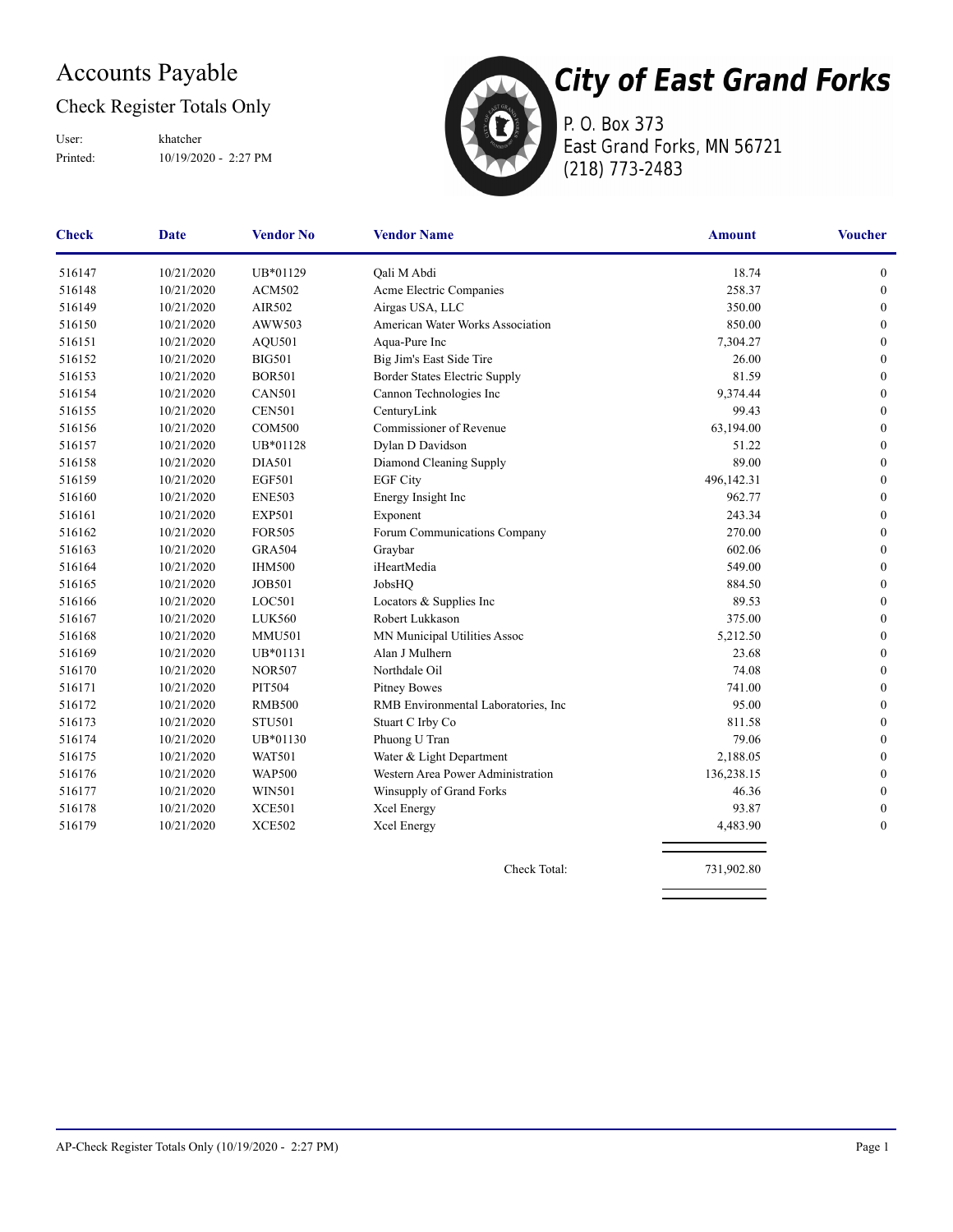## **Rebates 10/21/20**

| <b>Total</b>                                            |           |    | \$967.50 |
|---------------------------------------------------------|-----------|----|----------|
| Recycle                                                 | Greenwood | \$ | 50.00    |
| Recycle                                                 | Effhauser | \$ | 50.00    |
| Recycle                                                 | Olson     | \$ | 50.00    |
| Recycle                                                 | Anderson  | \$ | 50.00    |
| Recycle                                                 | Foss      | \$ | 50.00    |
| <b>LED</b>                                              | Hetland   | \$ | 32.50    |
| ECM/Refrigerator/Dishwasher/Top Load Washer<br>Lukkason |           |    | \$325.00 |
| AC Tune up                                              | Messelt   | \$ | 60.00    |
| AC Tune up                                              | Ellingson | \$ | 60.00    |
| AC Tune up                                              | Pilon     | \$ | 60.00    |
| AC Tune up                                              | Nickelson | \$ | 60.00    |
| AC Tune up                                              | Tinkham   | \$ | 60.00    |
| AC Tune up                                              | Froehlich | \$ | 60.00    |